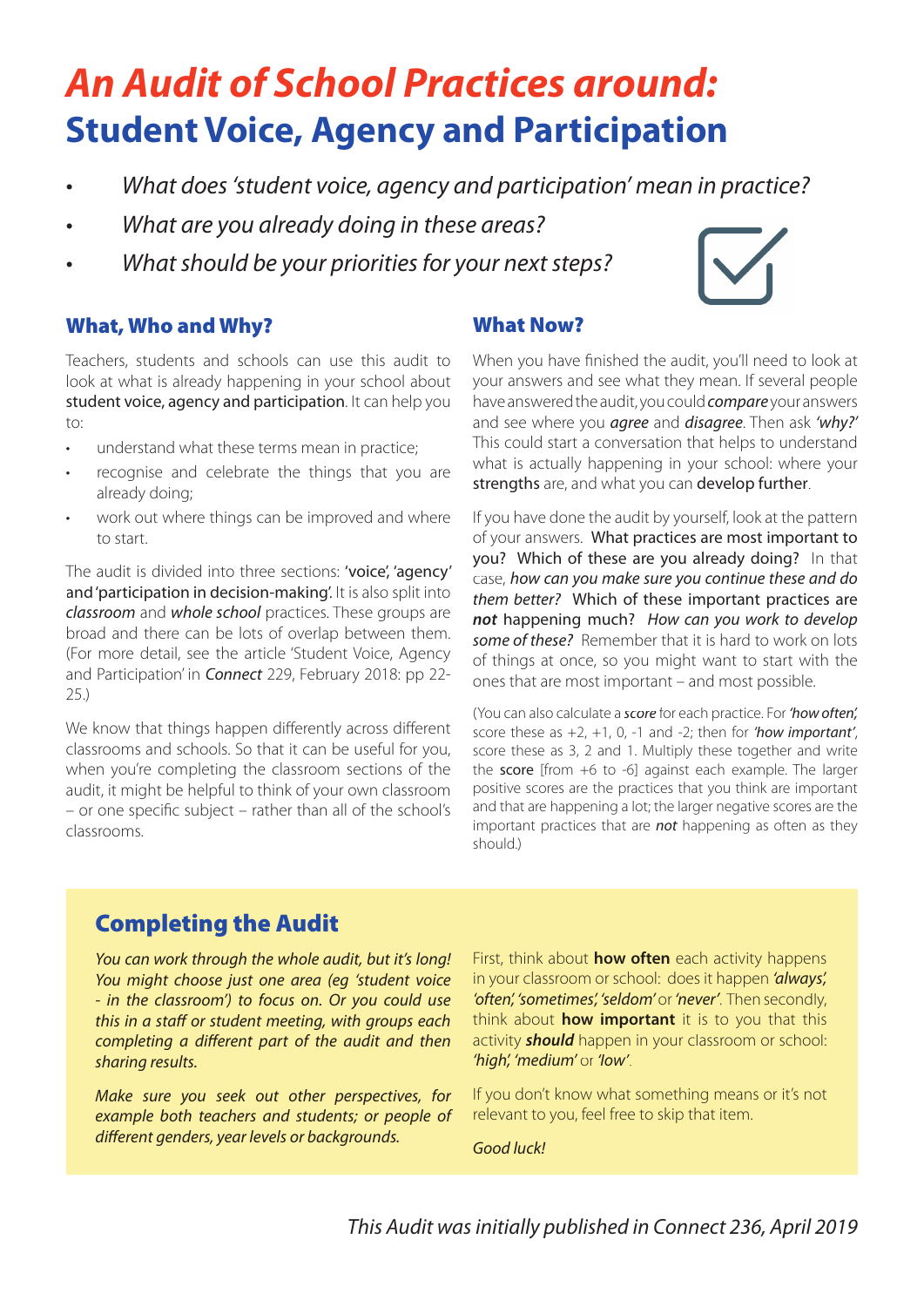## Student Voice, Agency and Participation: **Before you start the audit: Personal Readiness**

#### **How important is this?**

|     | Practice                                                                                                                                     | Yes | Unsure | No | High | Medium | Low |
|-----|----------------------------------------------------------------------------------------------------------------------------------------------|-----|--------|----|------|--------|-----|
|     | P1: I know the individual views and interests of<br>the students in my classroom                                                             |     |        |    |      |        |     |
| P2: | I am interested to hear the views of all<br>students                                                                                         |     |        |    |      |        |     |
| P3: | I am willing to respond to student feedback<br>and views, and to try new ways of doing<br>something in my classroom and school               |     |        |    |      |        |     |
| P4: | I actively engage with students and build<br>positive relationships                                                                          |     |        |    |      |        |     |
| P5: | I treat all students with the same respect<br>with which I treat adults                                                                      |     |        |    |      |        |     |
| P6: | I recognise the value of student voice,<br>agency and participation                                                                          |     |        |    |      |        |     |
| P7: | I would like to share the value of student<br>voice, agency and participation with<br>students, staff members and leadership at<br>my school |     |        |    |      |        |     |
| P8: | I am confident and prepared to share<br>the value of student voice, agency and<br>participation with others                                  |     |        |    |      |        |     |
| P9: | All staff at the school already understand<br>the value of student voice, agency and<br>participation                                        |     |        |    |      |        |     |
|     | P10: Parents and carers understand and support<br>the value of student voice, agency and<br>participation                                    |     |        |    |      |        |     |

#### **Further individual reflection:**

**How do students know that I am listening to their views, ideas and suggestions?** 

**What are some of the barriers that stop me from listening to students' voices?**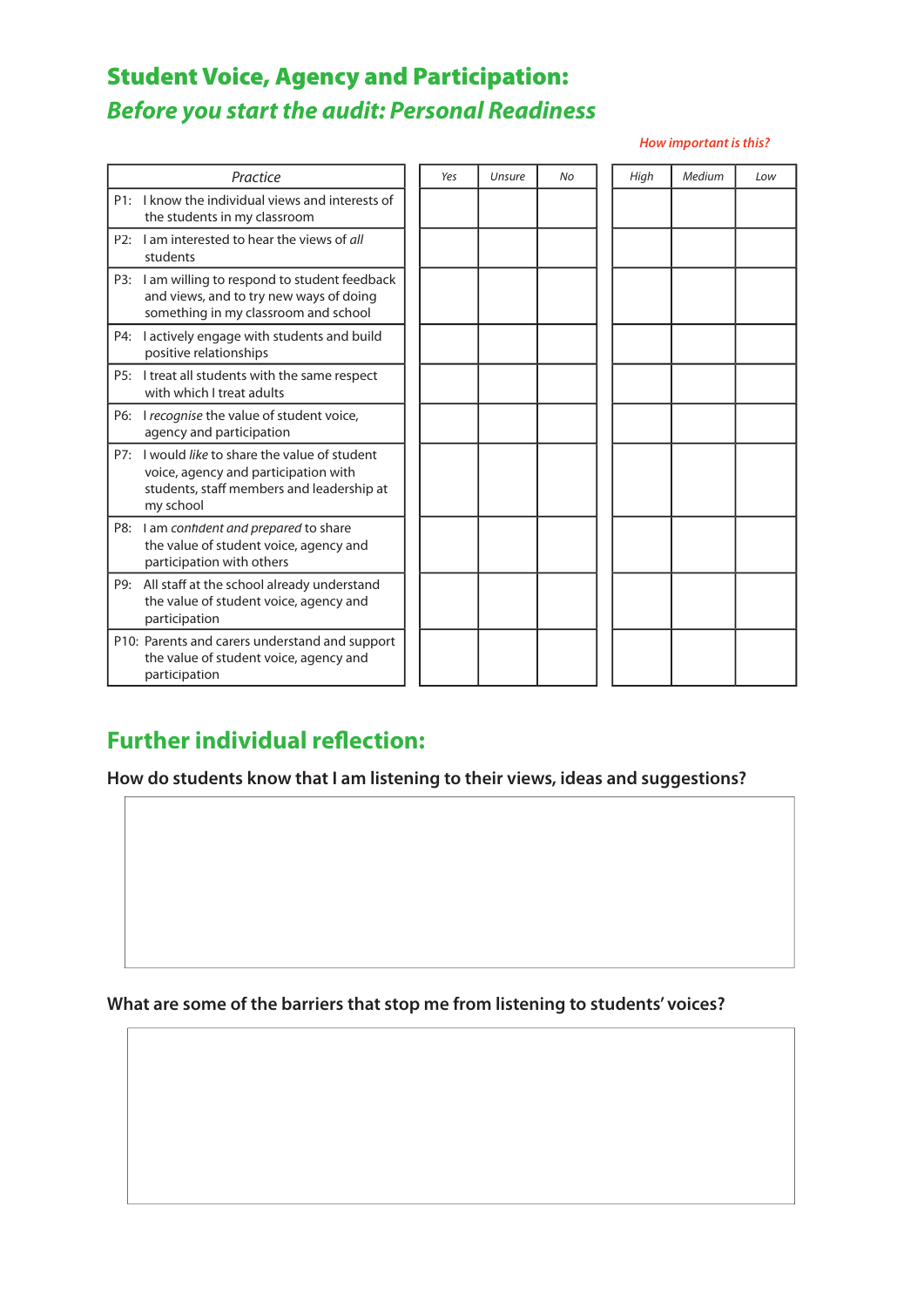### **1. Student Voice – in the Classroom**

|                                                                                                                      |        | How often does this happen? |                | How important is this? |       |      |        |     |
|----------------------------------------------------------------------------------------------------------------------|--------|-----------------------------|----------------|------------------------|-------|------|--------|-----|
| Practice                                                                                                             | Always | Often                       | Some-<br>times | Seldom                 | Never | High | Medium | Low |
| <b>Discussing:</b>                                                                                                   |        |                             |                |                        |       |      |        |     |
| 1.01 Teachers and students have important<br>conversations in our classroom                                          |        |                             |                |                        |       |      |        |     |
| 1.02 Students talk about how they learn                                                                              |        |                             |                |                        |       |      |        |     |
| 1.03 Students talk about how they are taught<br>in the classroom                                                     |        |                             |                |                        |       |      |        |     |
| 1.04 Students and teachers discuss learning<br>and teaching in our classroom                                         |        |                             |                |                        |       |      |        |     |
| 1.05 There is specific time within the<br>classroom for students to provide<br>feedback on learning and teaching     |        |                             |                |                        |       |      |        |     |
| Asking:                                                                                                              |        |                             |                |                        |       |      |        |     |
| 1.06 Teachers ask students for their views<br>on learning and teaching (including<br>teacher-run surveys)            |        |                             |                |                        |       |      |        |     |
| 1.07 Students investigate learning and<br>teaching (eg student-run surveys,<br><b>Students as Researchers)</b>       |        |                             |                |                        |       |      |        |     |
| 1.08 Students analyse the information from<br>surveys around learning and teaching                                   |        |                             |                |                        |       |      |        |     |
| 1.09 Students know the results of the surveys<br>they do on teaching and learning                                    |        |                             |                |                        |       |      |        |     |
| 1.10 Students are asked about other matters<br>related to their education & community                                |        |                             |                |                        |       |      |        |     |
| <b>Presenting all voices:</b>                                                                                        |        |                             |                |                        |       |      |        |     |
| 1.11 Students talk about classroom rules and<br>expectations                                                         |        |                             |                |                        |       |      |        |     |
| 1.12 Students lead tours around their<br>classroom (learning walks) in which they<br>reflect on how learning happens |        |                             |                |                        |       |      |        |     |
| 1.13 Students lead conferences with<br>parents/carers and teachers about their<br>individual learning                |        |                             |                |                        |       |      |        |     |
| 1.14 Conscious steps are taken to encourage<br>all students to express their views                                   |        |                             |                |                        |       |      |        |     |
| 1.15 All the voices and views that exist in the<br>classroom are actually heard                                      |        |                             |                |                        |       |      |        |     |
| <b>Being listened to:</b>                                                                                            |        |                             |                |                        |       |      |        |     |
| 1.16 Teachers welcome feedback from<br>students                                                                      |        |                             |                |                        |       |      |        |     |
| 1.17 Teachers listen to what students say                                                                            |        |                             |                |                        |       |      |        |     |
| 1.18 Students' results on tests and<br>assignments influence how learning and<br>teaching happens                    |        |                             |                |                        |       |      |        |     |
| 1.19 Students' views influence how learning<br>and teaching happens                                                  |        |                             |                |                        |       |      |        |     |
| 1.20 Teachers learn from their students                                                                              |        |                             |                |                        |       |      |        |     |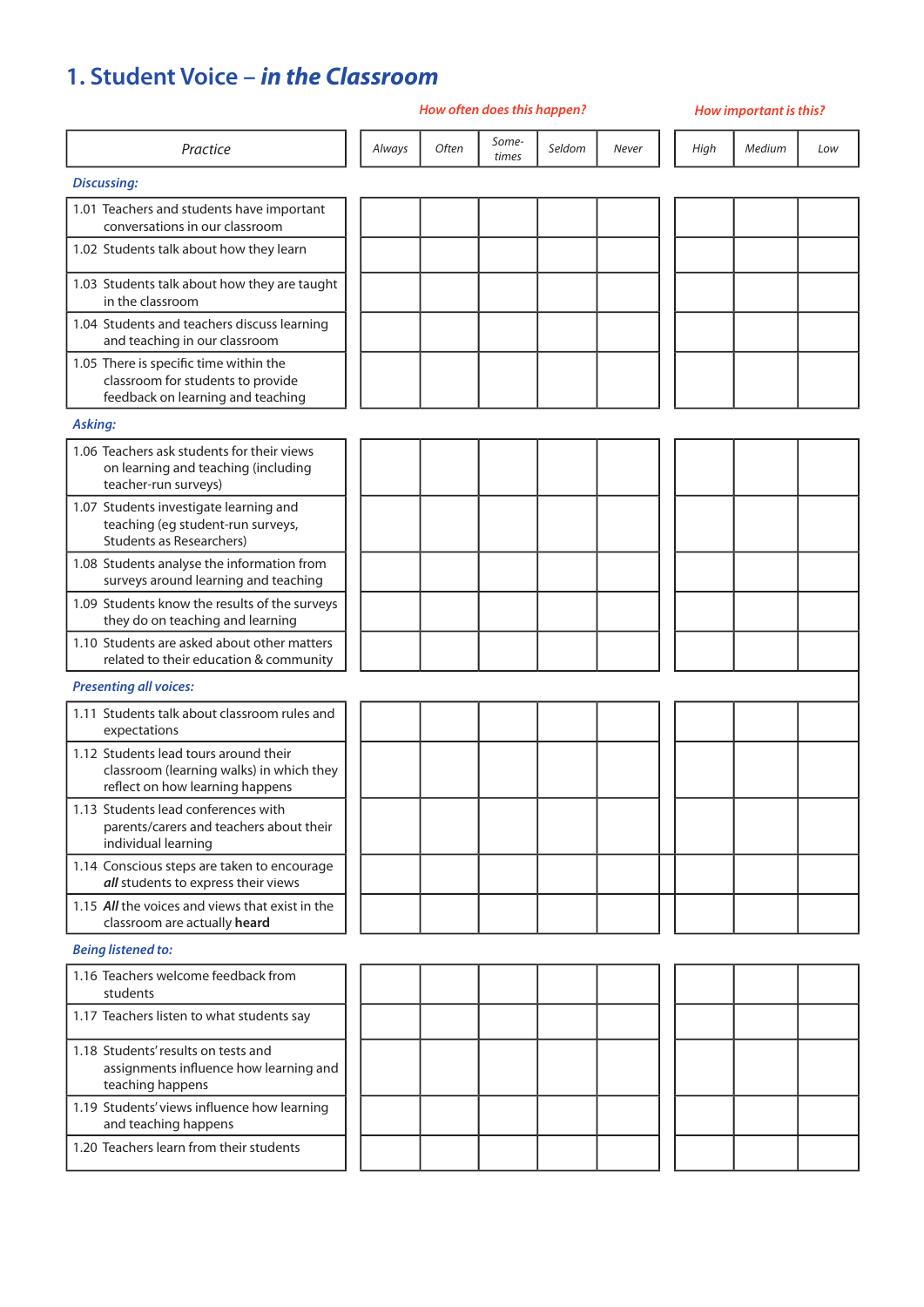## **2. Student Agency – in the Classroom**

|                                                                                                                                                      |        |       | How often does this happen? |        | <b>How important is this?</b> |      |        |     |
|------------------------------------------------------------------------------------------------------------------------------------------------------|--------|-------|-----------------------------|--------|-------------------------------|------|--------|-----|
| Practice                                                                                                                                             | Always | Often | Some-<br>times              | Seldom | Never                         | High | Medium | Low |
| <b>Individual learning:</b>                                                                                                                          |        |       |                             |        |                               |      |        |     |
| 2.01 Students have time and opportunity to<br>direct their own learning                                                                              |        |       |                             |        |                               |      |        |     |
| 2.02 Students individually choose learning<br>topics from a teacher-generated set                                                                    |        |       |                             |        |                               |      |        |     |
| 2.03 Students create their own personal<br>learning topics                                                                                           |        |       |                             |        |                               |      |        |     |
| 2.04 Students have Individual Learning Plans<br>with learning goals and objectives                                                                   |        |       |                             |        |                               |      |        |     |
| 2.05 Students create their Learning Plans<br>with advice from teachers                                                                               |        |       |                             |        |                               |      |        |     |
| <b>Group learning:</b>                                                                                                                               |        |       |                             |        |                               |      |        |     |
| 2.06 All students are actively engaged in<br>learning in their classroom                                                                             |        |       |                             |        |                               |      |        |     |
| 2.07 Students and teachers work together to<br>design lesson plans for the class                                                                     |        |       |                             |        |                               |      |        |     |
| 2.08 Students discuss curriculum directions<br>and processes as a group, and set<br>learning expectations for the class                              |        |       |                             |        |                               |      |        |     |
| 2.09 Students lead class lessons                                                                                                                     |        |       |                             |        |                               |      |        |     |
| 2.10 Students explicitly learn about<br>teamwork, initiative, and how to speak<br>up, take action and participate                                    |        |       |                             |        |                               |      |        |     |
| <b>Roles and representatives:</b>                                                                                                                    |        |       |                             |        |                               |      |        |     |
| 2.11 Students have specific roles of<br>responsibility in the classroom                                                                              |        |       |                             |        |                               |      |        |     |
| 2.12 Students are technology leaders in the<br>classroom                                                                                             |        |       |                             |        |                               |      |        |     |
| 2.13 Students democratically appoint<br>representatives for roles within and<br>outside the classroom (eg Student<br><b>Council Representatives)</b> |        |       |                             |        |                               |      |        |     |
| 2.14 Support is provided for student<br>representatives (eg time to consult with<br>and report to whole class)                                       |        |       |                             |        |                               |      |        |     |
| 2.15 Students are members of classroom<br>Student Action Teams (investigating and<br>acting on issues identified by students)                        |        |       |                             |        |                               |      |        |     |
| <b>Real world learning:</b>                                                                                                                          |        |       |                             |        |                               |      |        |     |
| 2.16 Students produce 'real world' outcomes<br>from their learning, which are seen<br>outside the classroom (eg making<br>media; resources etc)      |        |       |                             |        |                               |      |        |     |
| 2.17 Students write for the school newsletter<br>and local papers or present on local<br>radio etc about their learning                              |        |       |                             |        |                               |      |        |     |
| 2.18 Students work with external community<br>organisations around issues of shared<br>common interest or concern                                    |        |       |                             |        |                               |      |        |     |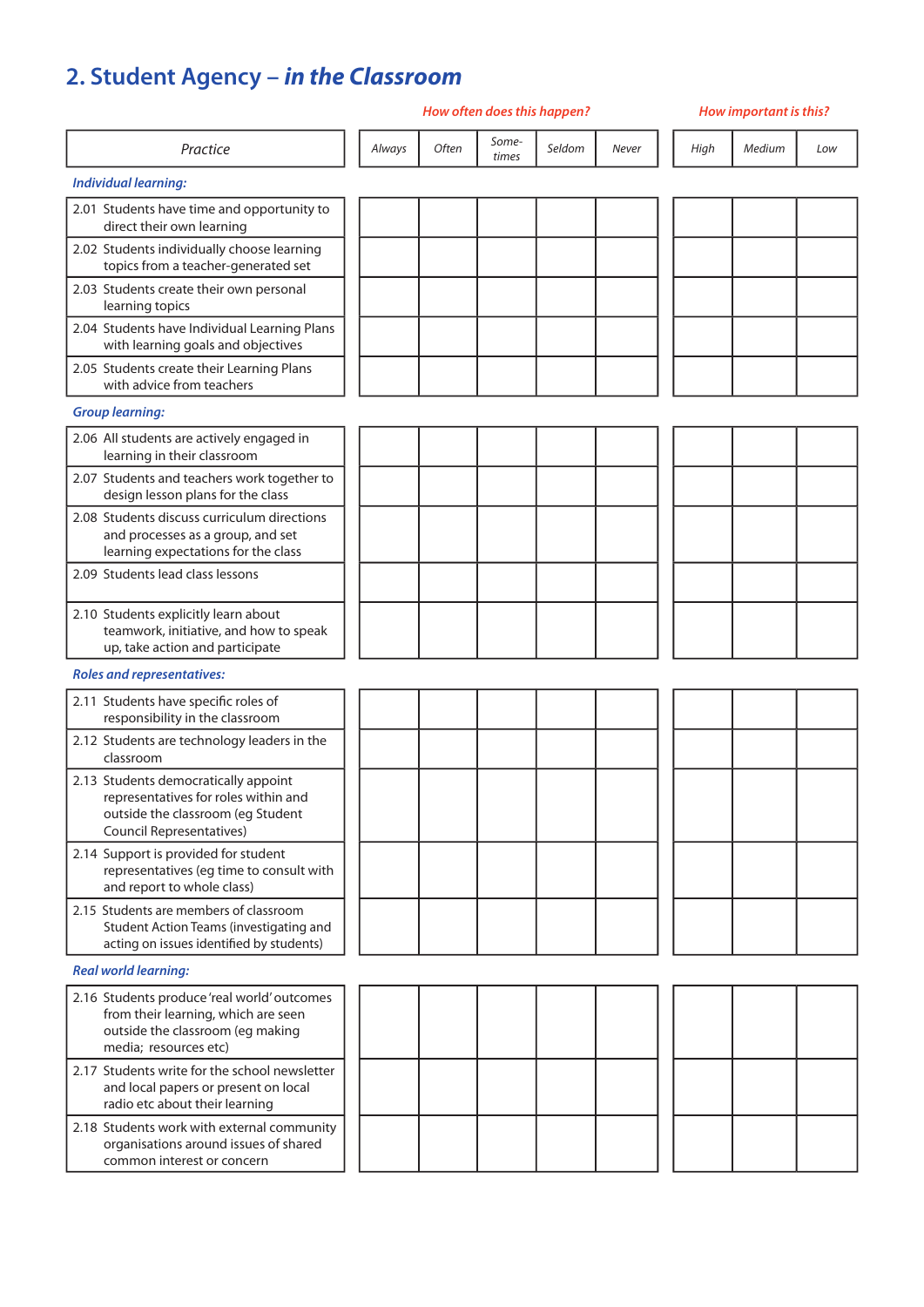## **3. Student Participation in Decision-Making – in the Classroom**

decision-making

|                                                                                                   |        |       | How often does this happen? |        | How important is this? |      |        |     |  |  |
|---------------------------------------------------------------------------------------------------|--------|-------|-----------------------------|--------|------------------------|------|--------|-----|--|--|
| Practice                                                                                          | Always | Often | Some-<br>times              | Seldom | Never                  | High | Medium | Low |  |  |
| <b>Decisions about learning and teaching:</b>                                                     |        |       |                             |        |                        |      |        |     |  |  |
| 3.01 Students and teachers decide together<br>on students' Individual Learning Plans              |        |       |                             |        |                        |      |        |     |  |  |
| 3.02 Students and teachers jointly discuss<br>and set classroom learning goals                    |        |       |                             |        |                        |      |        |     |  |  |
| 3.03 Students and teachers jointly discuss<br>and decide on curriculum content                    |        |       |                             |        |                        |      |        |     |  |  |
| 3.04 Students and teachers jointly discuss<br>and decide on learning and teaching<br>approaches   |        |       |                             |        |                        |      |        |     |  |  |
| 3.05 Students and teachers jointly discuss<br>and decide on <i>assessment</i>                     |        |       |                             |        |                        |      |        |     |  |  |
| 3.06 Students know and understand about<br>the external requirements related to<br>their learning |        |       |                             |        |                        |      |        |     |  |  |
| <b>Decisions about classroom operations:</b>                                                      |        |       |                             |        |                        |      |        |     |  |  |
| 3.07 All students are able to suggest changes<br>to what happens in the classroom                 |        |       |                             |        |                        |      |        |     |  |  |
| 3.08 Student and teachers jointly discuss and<br>decide on classroom rules                        |        |       |                             |        |                        |      |        |     |  |  |
| 3.09 All students are included in classroom                                                       |        |       |                             |        |                        |      |        |     |  |  |

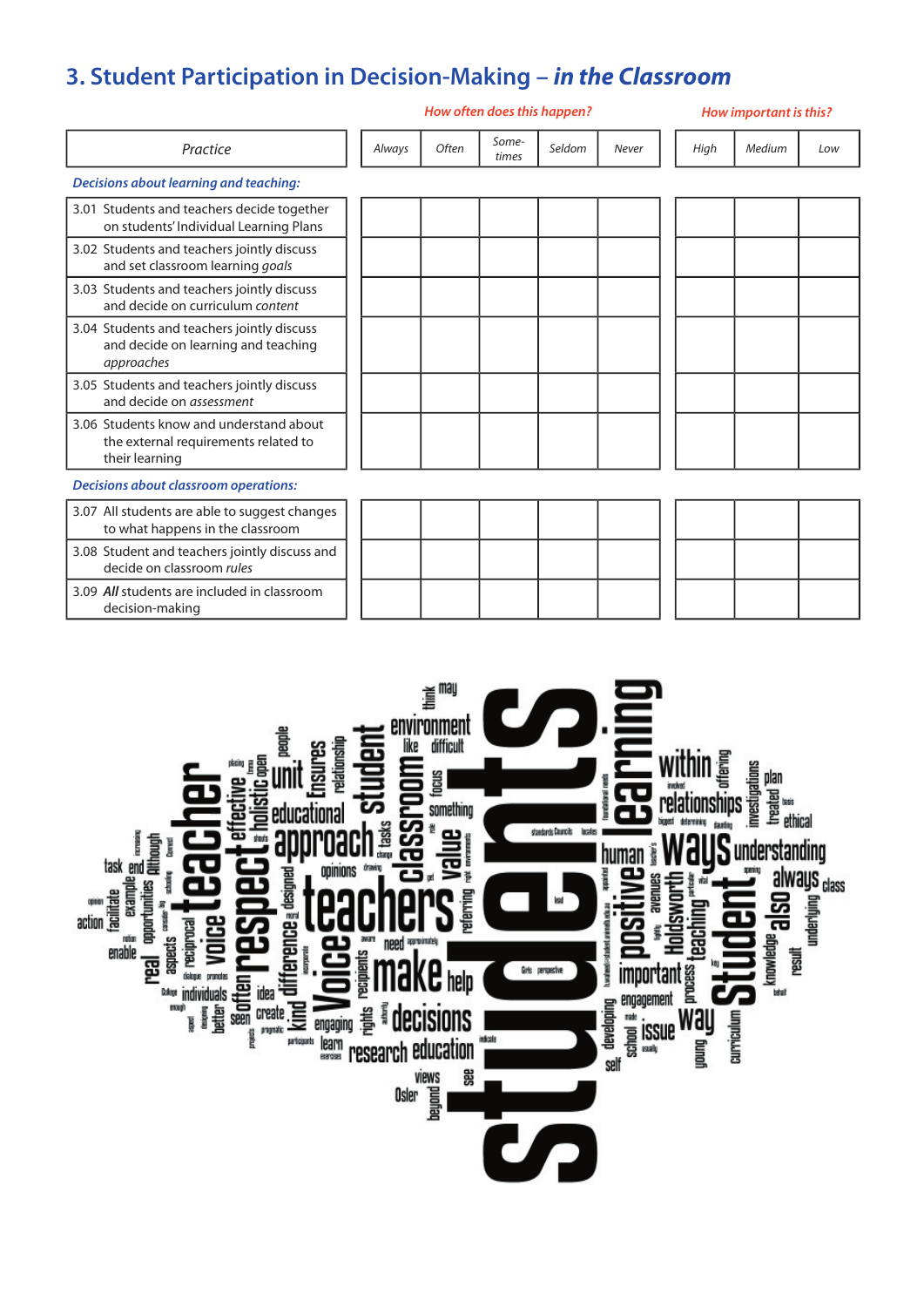## **4. Student Voice – in the Whole School**

#### **How often does this happen? How important is this?**

| Practice                                                                                                                                                            | Always | Often | Some-<br>times | Seldom | Never | High | Medium | Low |
|---------------------------------------------------------------------------------------------------------------------------------------------------------------------|--------|-------|----------------|--------|-------|------|--------|-----|
| <b>Representation:</b>                                                                                                                                              |        |       |                |        |       |      |        |     |
| 4.01 There are many ways in which students'<br>views are heard in the school                                                                                        |        |       |                |        |       |      |        |     |
| 4.02 Teachers report students' views from their<br>classes to the broader school community                                                                          |        |       |                |        |       |      |        |     |
| 4.03 There is an active student representative<br>organisation (SRC, JSC, Student Voice Team<br>etc) in the school                                                  |        |       |                |        |       |      |        |     |
| 4.04 The Student Council is broadly<br>representative and inclusive                                                                                                 |        |       |                |        |       |      |        |     |
| 4.05 Student representatives are aware of,<br>acknowledge and represent the diversity of<br>the student population                                                  |        |       |                |        |       |      |        |     |
| Listening:                                                                                                                                                          |        |       |                |        |       |      |        |     |
| 4.06 Student representatives listen to and collect<br>views from other students                                                                                     |        |       |                |        |       |      |        |     |
| 4.07 Teachers organise student forums to discuss,<br>collect and present student views                                                                              |        |       |                |        |       |      |        |     |
| 4.08 Students organise student forums to<br>discuss, collect and present student views                                                                              |        |       |                |        |       |      |        |     |
| 4.09 The school conducts whole school student<br>attitude surveys                                                                                                   |        |       |                |        |       |      |        |     |
| 4.10 There are school-wide Students as<br>Researchers initiatives in which students<br>research and present views on topics                                         |        |       |                |        |       |      |        |     |
| <b>Presenting:</b>                                                                                                                                                  |        |       |                |        |       |      |        |     |
| 4.11 The Student Council reports to students<br>about its activities and progress                                                                                   |        |       |                |        |       |      |        |     |
| 4.12 Student representatives present the views of<br>students to teachers and leadership                                                                            |        |       |                |        |       |      |        |     |
| 4.13 Teachers, leadership and others ask the<br>Student Council for students' views                                                                                 |        |       |                |        |       |      |        |     |
| 4.14 Students take others (teachers, parents,<br>visitors, other students) on walks ('learning<br>walks') around their school to discuss how<br>the school operates |        |       |                |        |       |      |        |     |
| 4.15 Students, through the Student Council<br>or other means, provide feedback on<br>curriculum, learning and teaching,<br>assessment etc                           |        |       |                |        |       |      |        |     |
| <b>Being heard:</b>                                                                                                                                                 |        |       |                |        |       |      |        |     |
| 4.16 The Student Council is listened to by<br>students                                                                                                              |        |       |                |        |       |      |        |     |
| 4.17 The Student Council is listened to by<br>teachers, leadership and other stakeholders                                                                           |        |       |                |        |       |      |        |     |
| 4.18 Students informally advise on staff selection<br>(eg meeting with applicants, trial lessons)                                                                   |        |       |                |        |       |      |        |     |
| 4.19 Students meet with and advise the school<br>Leadership Team                                                                                                    |        |       |                |        |       |      |        |     |
| 4.20 Students' views are included in the school<br>newsletter                                                                                                       |        |       |                |        |       |      |        |     |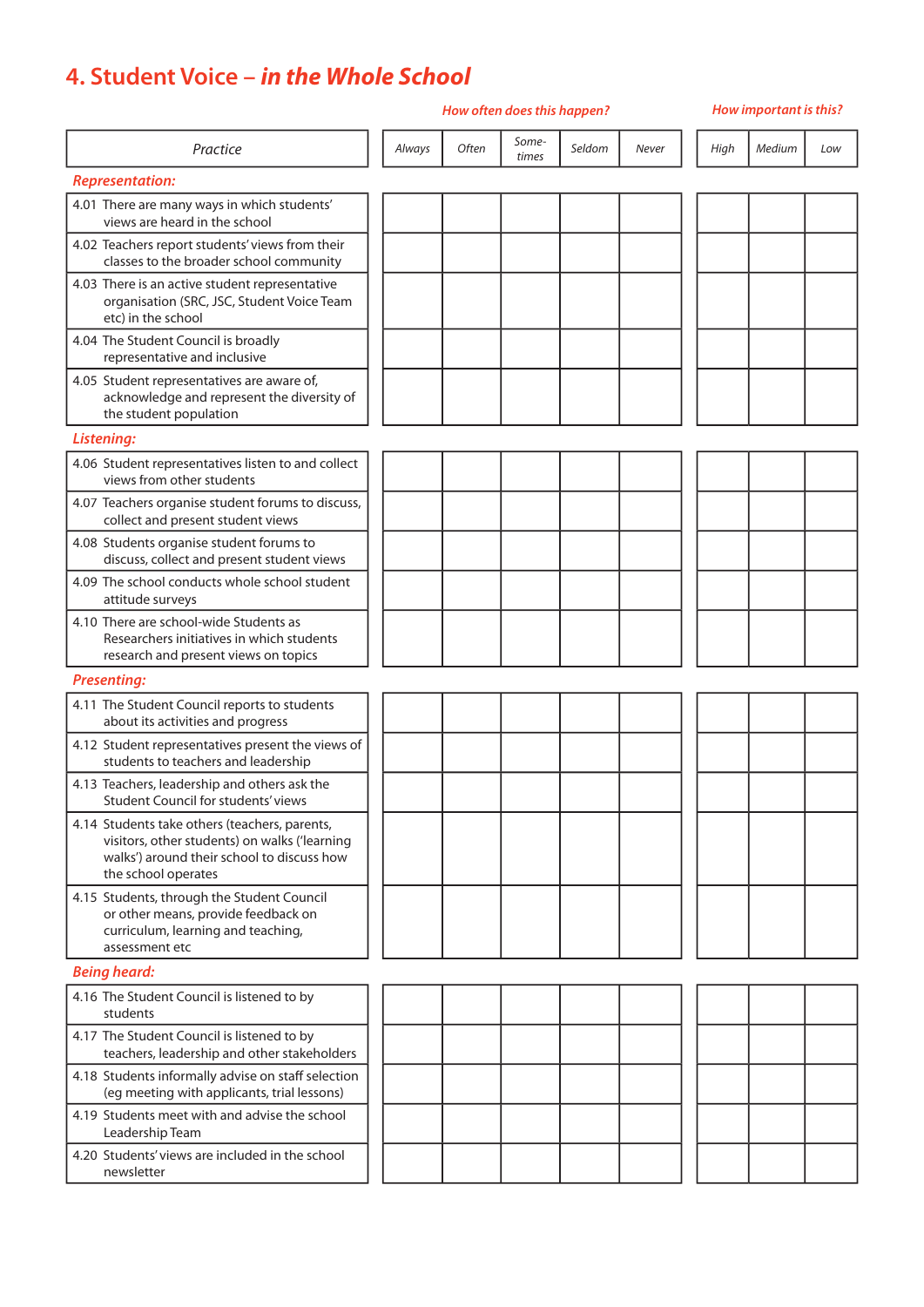## **5. Student Agency – in the Whole School**

|                                                                                                                                 | How often does this happen? |       |                |        |       |      | How important is this? |     |  |  |
|---------------------------------------------------------------------------------------------------------------------------------|-----------------------------|-------|----------------|--------|-------|------|------------------------|-----|--|--|
| Practice                                                                                                                        | Always                      | Often | Some-<br>times | Seldom | Never | High | Medium                 | Low |  |  |
| <b>Groups:</b>                                                                                                                  |                             |       |                |        |       |      |                        |     |  |  |
| 5.01 There are various active student<br>organisations (eg environmental groups,<br>social justice clubs etc) within the school |                             |       |                |        |       |      |                        |     |  |  |
| 5.02 The Student Council meets regularly and<br>is an effective organisation                                                    |                             |       |                |        |       |      |                        |     |  |  |
| 5.03 Student Action Teams (SATs) operate in<br>the school around issues identified by<br>students and/or the school             |                             |       |                |        |       |      |                        |     |  |  |
| 5.04 Student groups involve links with other<br>students, staff, families/carers and<br>community agencies                      |                             |       |                |        |       |      |                        |     |  |  |
| 5.05 Support and training is provided for<br>the Student Council and other student<br>groups                                    |                             |       |                |        |       |      |                        |     |  |  |
| <b>Action by students:</b>                                                                                                      |                             |       |                |        |       |      |                        |     |  |  |
| 5.06 Student teams research and evaluate<br>learning and teaching                                                               |                             |       |                |        |       |      |                        |     |  |  |
| 5.07 Students analyse, discuss and present<br>the results of Student Attitude Surveys                                           |                             |       |                |        |       |      |                        |     |  |  |
| 5.08 Students conduct classroom<br>observations eg of learning and<br>teaching, relationships etc                               |                             |       |                |        |       |      |                        |     |  |  |
| 5.09 Students teach/tutor other students<br>(peer or cross-age)                                                                 |                             |       |                |        |       |      |                        |     |  |  |
| 5.10 Students facilitate and lead school<br>assemblies                                                                          |                             |       |                |        |       |      |                        |     |  |  |
| Impact:                                                                                                                         |                             |       |                |        |       |      |                        |     |  |  |
| 5.11 The Student Council considers and leads<br>action on important issues                                                      |                             |       |                |        |       |      |                        |     |  |  |
| 5.12 Student groups (SRCs/JSCs/SATs)<br>influence what happens in the school                                                    |                             |       |                |        |       |      |                        |     |  |  |
| 5.13 Students contribute to or maintain the<br>school website                                                                   |                             |       |                |        |       |      |                        |     |  |  |
| 5.14 Students prepare and produce the<br>school newsletter                                                                      |                             |       |                |        |       |      |                        |     |  |  |
| 5.15 Students are employed by the school in<br>various roles                                                                    |                             |       |                |        |       |      |                        |     |  |  |